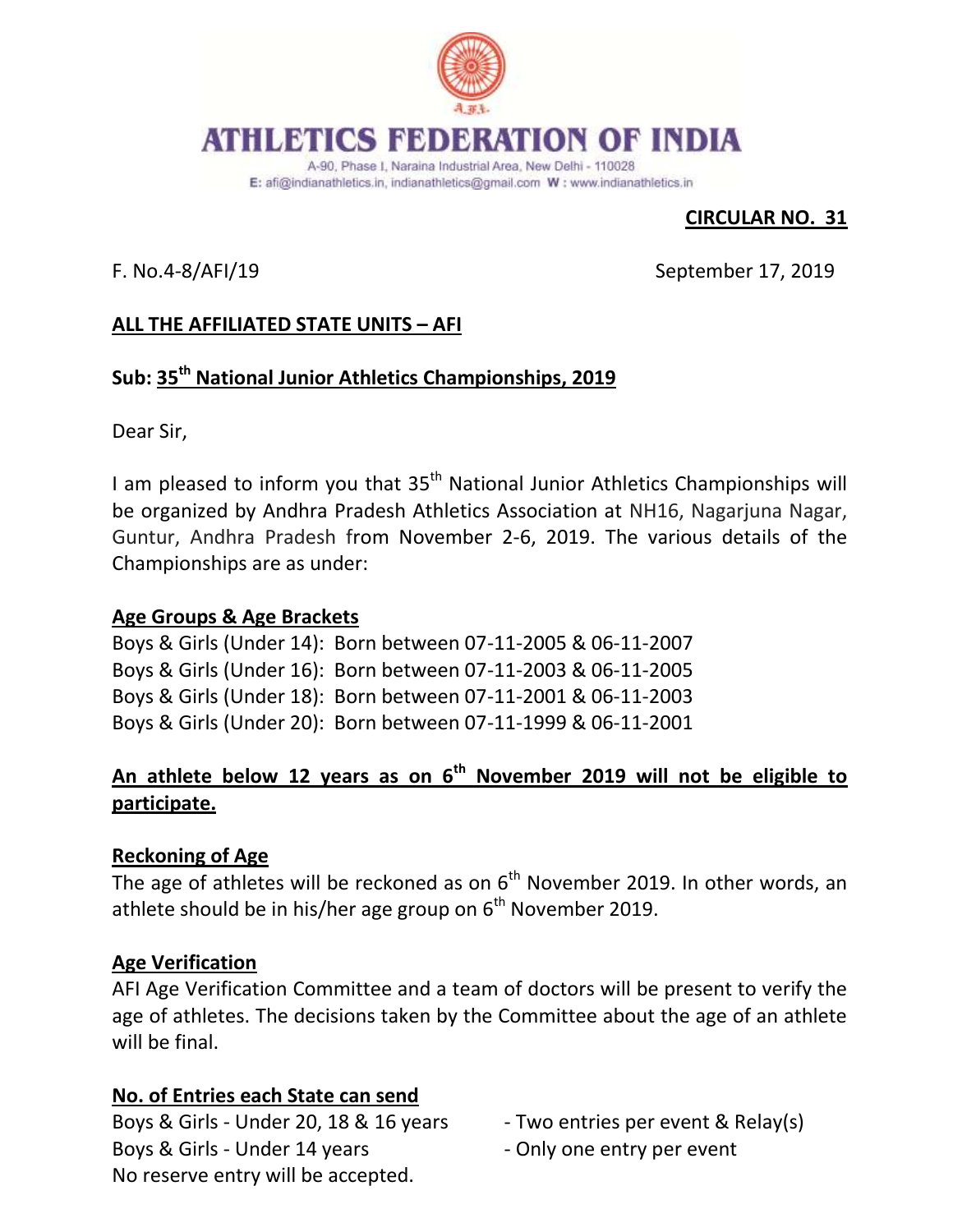#### 2

## **No. of Events, an athlete can participate**

#### **Boys & Girls Under 20 Yrs**

An athlete can participate in two individual events and one Relay.

## **Boys & Girls Under 18 Yrs.,16 Yrs.& 14 Yrs.**

- (a) An athlete can participate in two individual events & one Relay.
- (b) If the two individual events are track events, one of these individual events may be longer than 200m.
- (c) Athletes below 16 years cannot participate in the age groups of the Boys & Girls under 18 years and 20 years.
- (d) An athlete can participate in his/her own age group only.

## **Events to be conducted**

The list of events to be conducted during 2019-20 has already been sent to all the affiliated units and also put on AFI Website.

## **Proof of Age**

The following documents will be accepted as proof of age:

(a) **Athletes below 14 years and 16 years.**

Certificate issued by "Birth & Death" Registration office of a Municipal Corporation / Nagar Palika / Mahapalika / District / Village Panchayat/10<sup>th</sup> Standard Certificate.

## (b) **Athletes above 16 years**

 $10<sup>th</sup>$  Standard certificate or equivalent issued by a recognized State/Central Education Board/Birth Certificate.

(c) Athletes, who have not gone to School at all should bring Birth Certificate from Municipality/Corporation etc. Athletes, who are drop outs, should bring birth certificate and also School Leaving Certificate, showing date of birth from the School he/she last attended.

It is mandatory to produce original proof of date of birth before the Age Verification Committee / Team of Doctors, without which athletes may not be allowed to participate. All athletes should, therefore, be advised to bring with them original certificate as proof of age. **Date of birth certificates in vernacular must be accompanied by an attested English/Hindi translation duly attested by a Gazetted Officer.**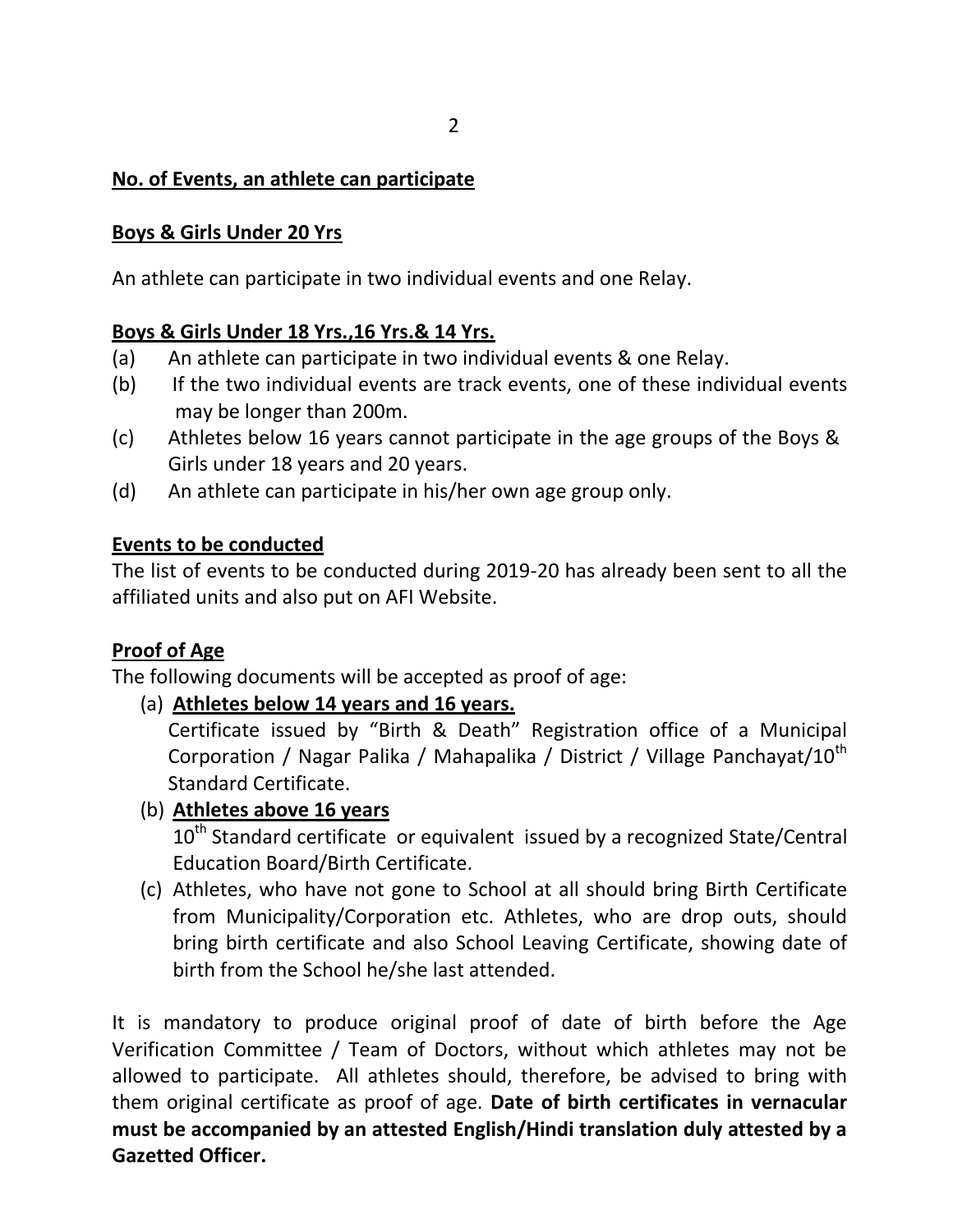# **Registration of Athletes**

The registration forms will be issued at the venue and the same should be handed over to the concerned AFI Officials at the venue of Championships, duly filled along with two coloured photographs for verification of age by the Age Verification Committee/ Doctors.

# **Procedure for sending Entries**

The entries have to be submitted "ONLINE" on AFI Website by the respective State/UT Units latest by  $17<sup>th</sup>$  October 2019. Entries sent by the mode other than "ONLINE" will not be accepted. In other words, entry sent by Email or otherwise will not be accepted. The entry standard already circulated by the federation should be kept in mind while sending the entry. In no case, athletes having not achieved the entry standard should be entered. The entry standard is available on our website [www.indianathletics.in.](http://www.indianathletics.in/)

## **Entry Fee**

The entry fee of Rs. 50/- per event, per athlete is to be paid "Online" alongwith the entry.

## **Last Date of Entry**

The last date for receipt of entries "Online" is **17th October 2019**.

## **March Past**

March Past is compulsory for all the participating teams. Managers / Coaches of the teams should, therefore, ensure that their athletes take part in March Past. Each Participating State is required to send two flags of the Association with the Manager/ Coach of the team. Any athlete, who does not take part in the March Past, will not be allowed to participate in the Championships.

## **Dope Test**

Dope Test will be conducted by National Anti-Doping Agency (NADA) during the Championships.

## **Banned Athletes**

All the State/UT Secretaries should ensure that they do not include names of athletes, who have been banned by AFI for participation in Junior Meets, due to Overage or Dope.